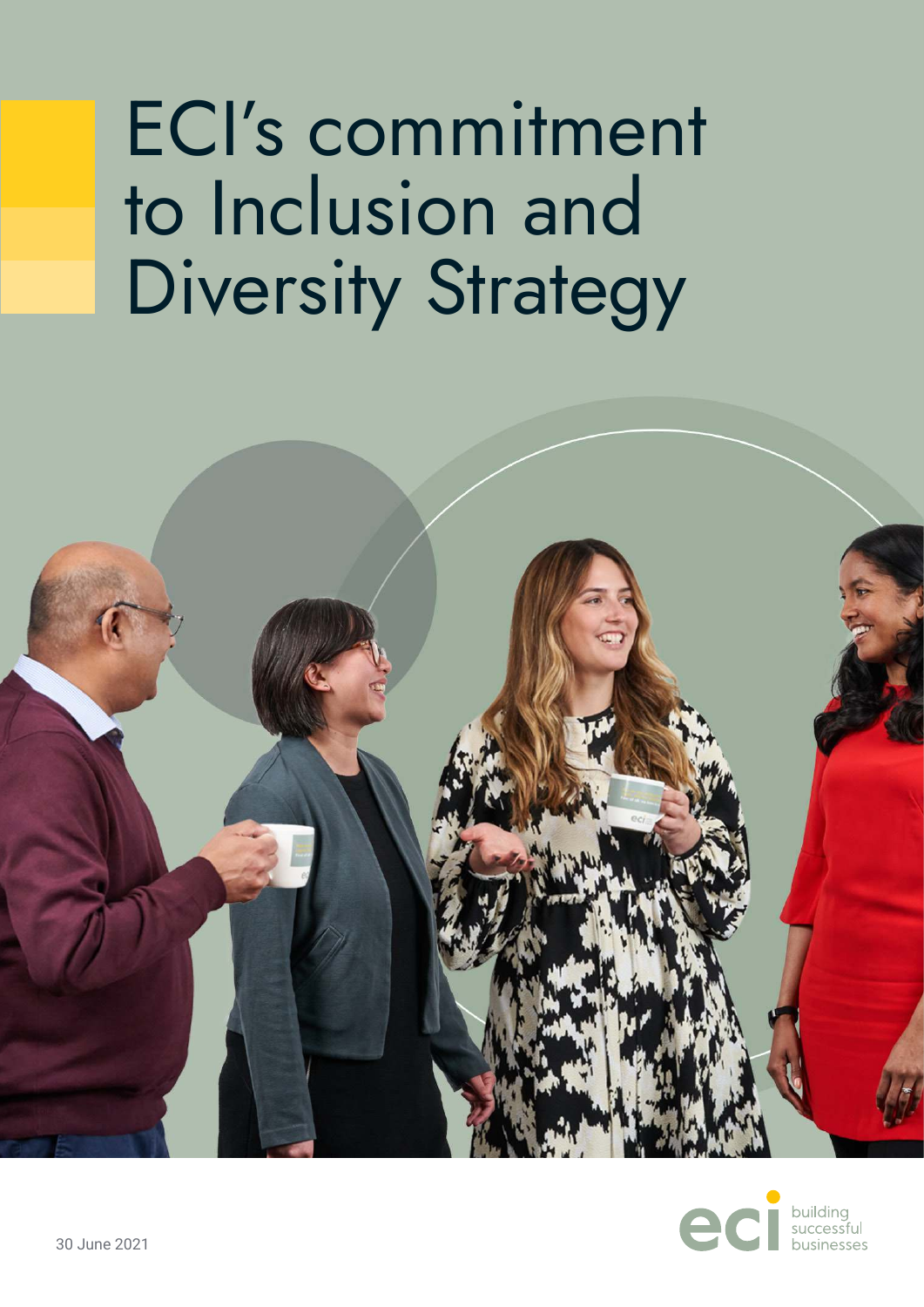# ECI are committed to improving the diversity of our workforce and building a culture of inclusion.

ECI will not unlawfully discriminate against any employee with respect to any term or condition of employment on the basis of age, disability, gender reassignment and identity, marriage and civil partnership, race (including nationality and national and ethnic origins), religion or belief, sex, pregnancy or maternity, sexual orientation, education or socio-economic background.

We will seek to ensure equality of opportunity so that all individuals are treated fairly and consistently. We will develop and apply policies and procedures which do not discriminate and which promote this inclusion and diversity strategy. This commitment to equality and diversity applies to all aspects of employment including recruitment, performance management and development, training, promotion, pay and working conditions.

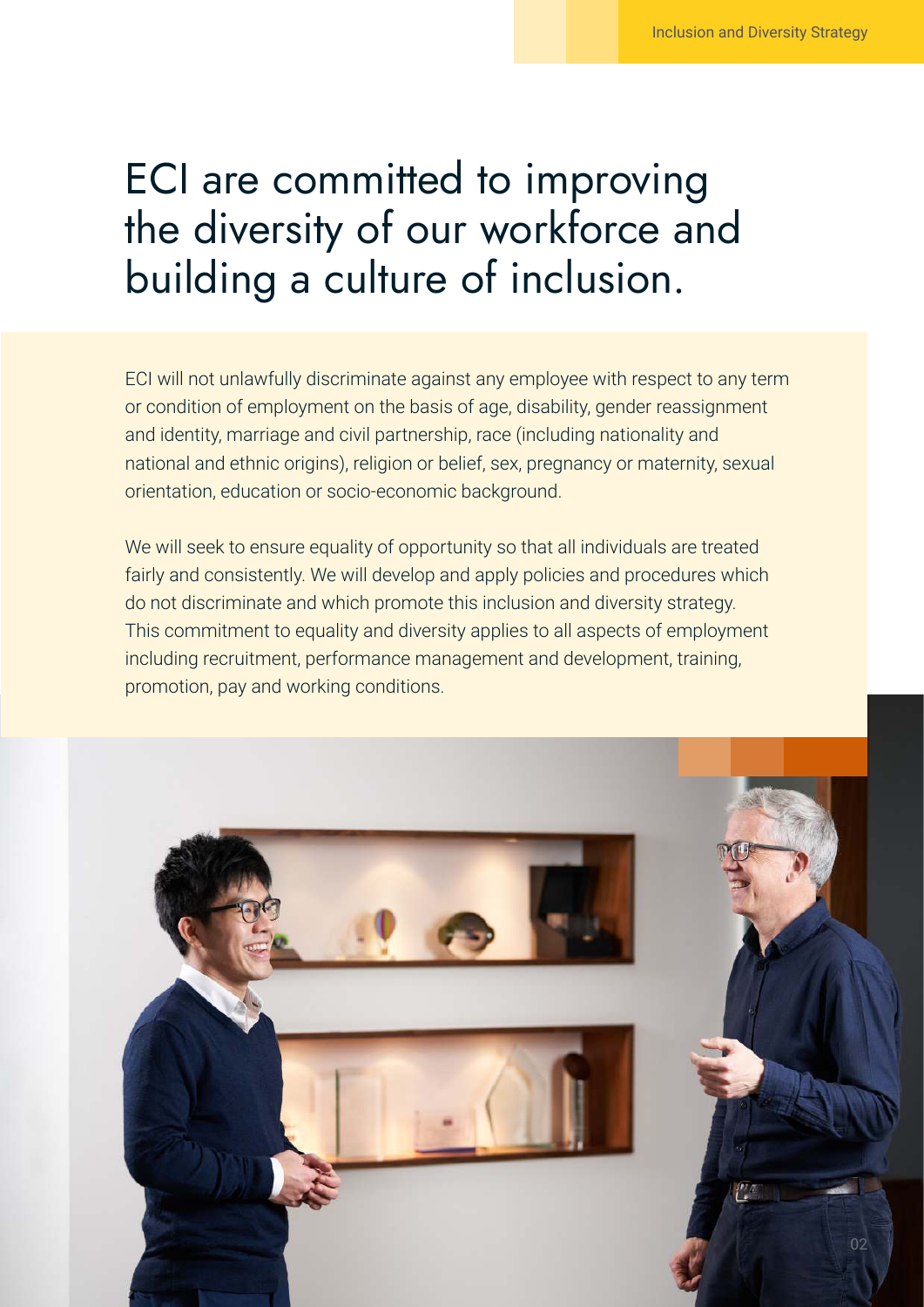## **Recruitment** AIMS OF THIS STRATEGY

We aim to give fair and equal opportunities to all throughout the recruitment process

This is done by ensuring, so far as possible, that we have a diverse shortlist of candidates put forward for interviews and a process which aims to prevent unconscious bias impacting decisions

### Board Policies:

- New hires to be debriefed on recruitment process to identify signs of bias
- Update interview process to objectively test people on alignment with our key values of "naturally collaborative", "carefully considered" and "constantly improving" which we consider to be fundamental to the organisation and its culture
- Widen ECI pool of people to be part of the interviewing process to more accurately represent ECI's current diversity profile
- Consider direct approaches to candidates alongside head-hunter recognising underrepresented candidates are more likely to respond to direct approaches

### Board Targets:

- In any recruitment process:
	- 50/50 split on gender for shortlisted candidates
	- 10%+ Black, Asian and Minority Ethnic shortlisted candidates

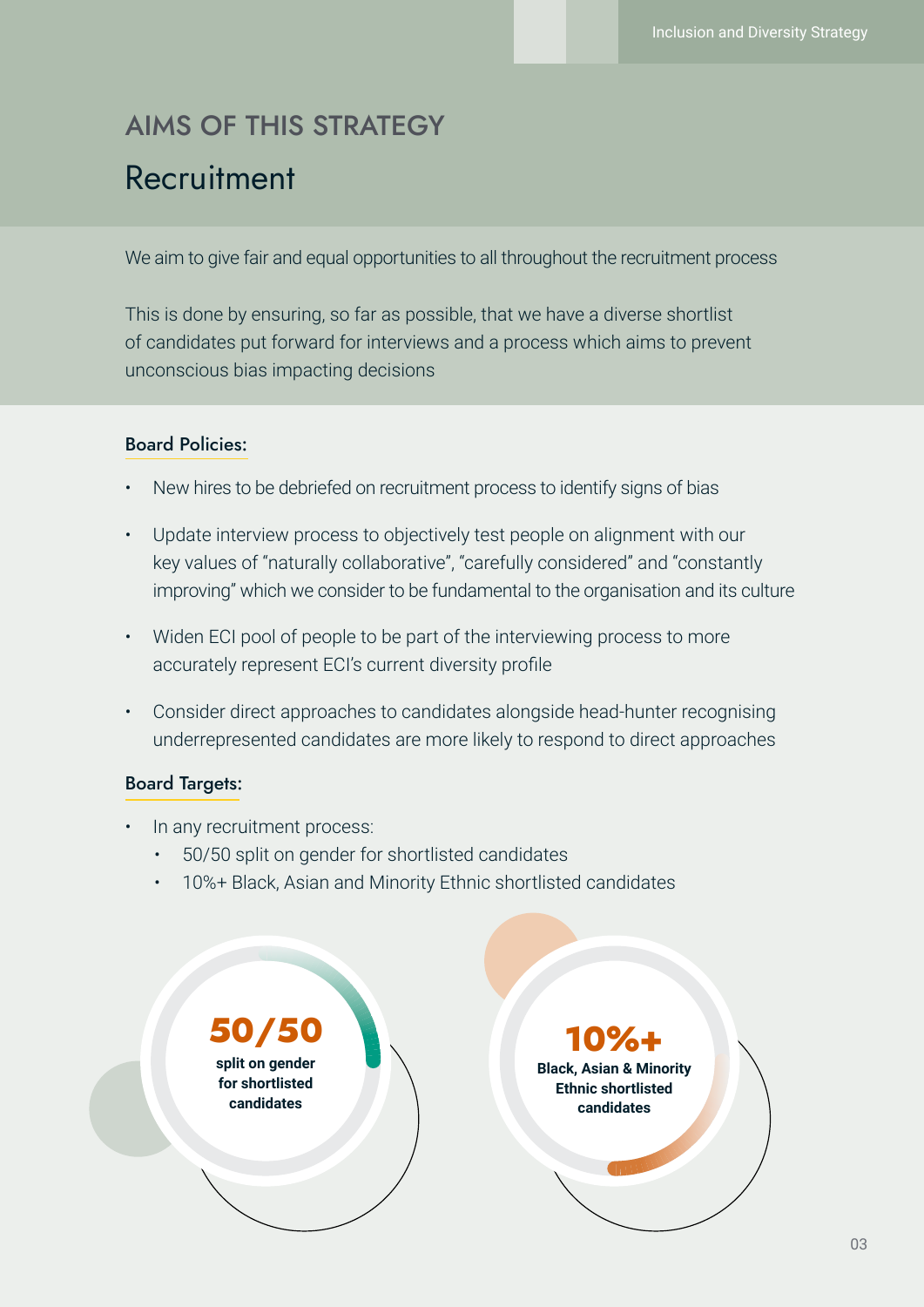### AIMS OF THIS STRATEGY Retention and Promotion

### Our aims:

- Create an atmosphere at ECI which is inclusive and allows all employees to thrive, produce their best and feel welcome at ECI
- Ensure staff are supported and provide an environment in which all staff feel able to raise issues with colleagues or their reviewer
- Aim for ECI to be known as a place to work for diverse talent in the private equity industry
- Undertake regular surveys (in line with pulse/engagement surveys during 2020/21) as a means of measuring sentiment on Inclusion and Diversity

### Board Targets:

- Within ten years, increase number of female partners across the business to at least 20%
- Black, Asian and Minority Ethnic representation of more than 10% across the ECI team<sup>1</sup>
- Use the internship programme to further encourage diversity and social mobility within the industry by providing opportunities for those who have historically had low representation in private equity (in line with the #100BlackInterns initiative)

### Board Policies:

- Regularly collate feedback from staff to get views on inclusion, diversity and associated policies
- Set up a clear reporting structure and practice for employees to raise issues (see "responsibilities" section)
- Consider retention and support policies alongside report produced by ESGC on an annual basis (see initiatives section below)

## **10%+**

**Black, Asian & Minority Ethnic representation of more than 10% across the ECI team<sup>1</sup>**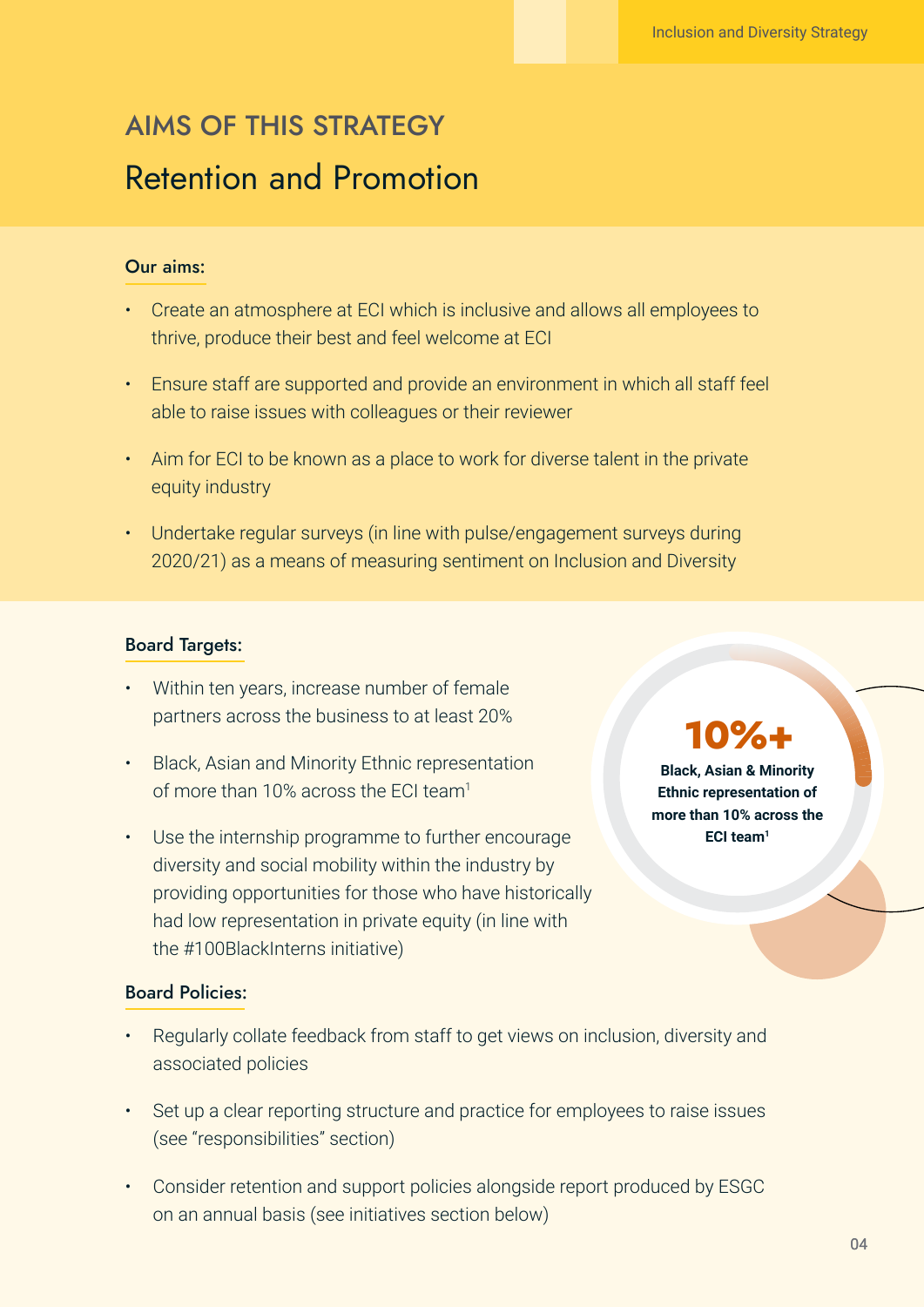## AIMS OF THIS STRATEGY Training and Mentoring

#### Our aims:

- Ensure all employees have a clear understanding of ECI's I&D objectives and strategy
- Provide relevant training to continually refresh knowledge and understanding of I&D
- Encourage employees to consider the value of being part of a mentoring programme as either a mentor or mentee to share and hear of wider I&D experiences within ECI and externally (e.g. Level 20, ACG Women or Out Investors)

### Board Targets:

2 I&D training sessions per year  $-$  to be included in training log in end of year appraisal form and training sessions to be part of formal training budget

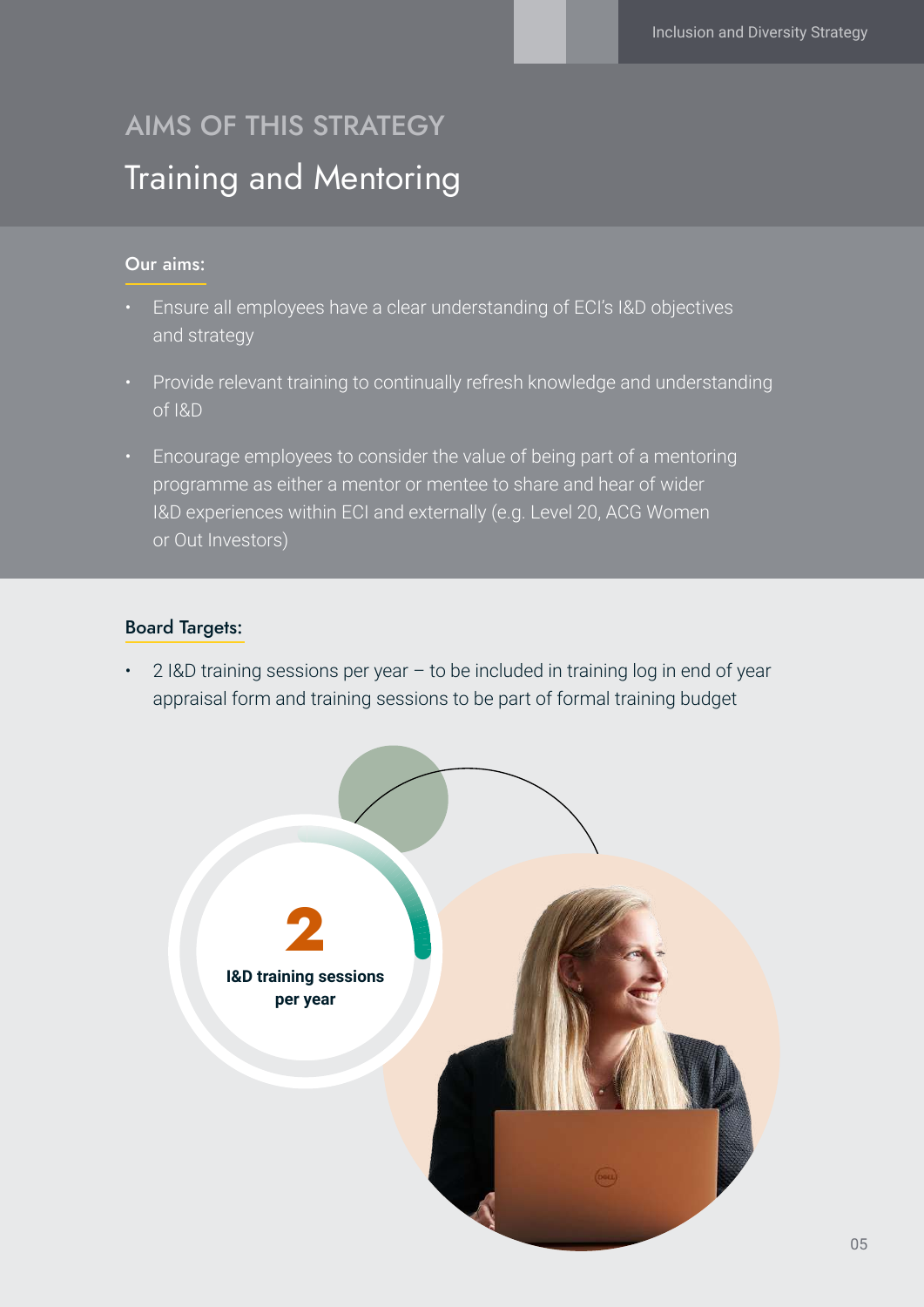### I&D Initiatives AIMS OF THIS STRATEGY

### Our aims:

- ECI to be a market leader within the private equity industry through supporting and taking an active role in key I&D initiatives and industry associations
- ECI will be demonstrating to all employees the importance of I&D to the firm and the wider ECI portfolio

#### Board Policies:

- ESGC to be responsible for ongoing monitoring of industry wide initiatives and to present to the Board to encourage ECI involvement on an annual basis
- ESGC to encourage staff from around the firm to attend events/talks throughout the year
- Where appropriate, ECI to play an active role at these events/talks through panel participation to show support is more than high level
- $\epsilon$  ECI to support initiatives which reflect our goals and ambitions  $-$  these include but are not limited to Level 20, ACG Women, Out Investors, 100 Black Interns, KickStart
- Continual review of this strategy, our initiatives and associations supported is key to make sure ECI remain at the forefront of progress on I&D

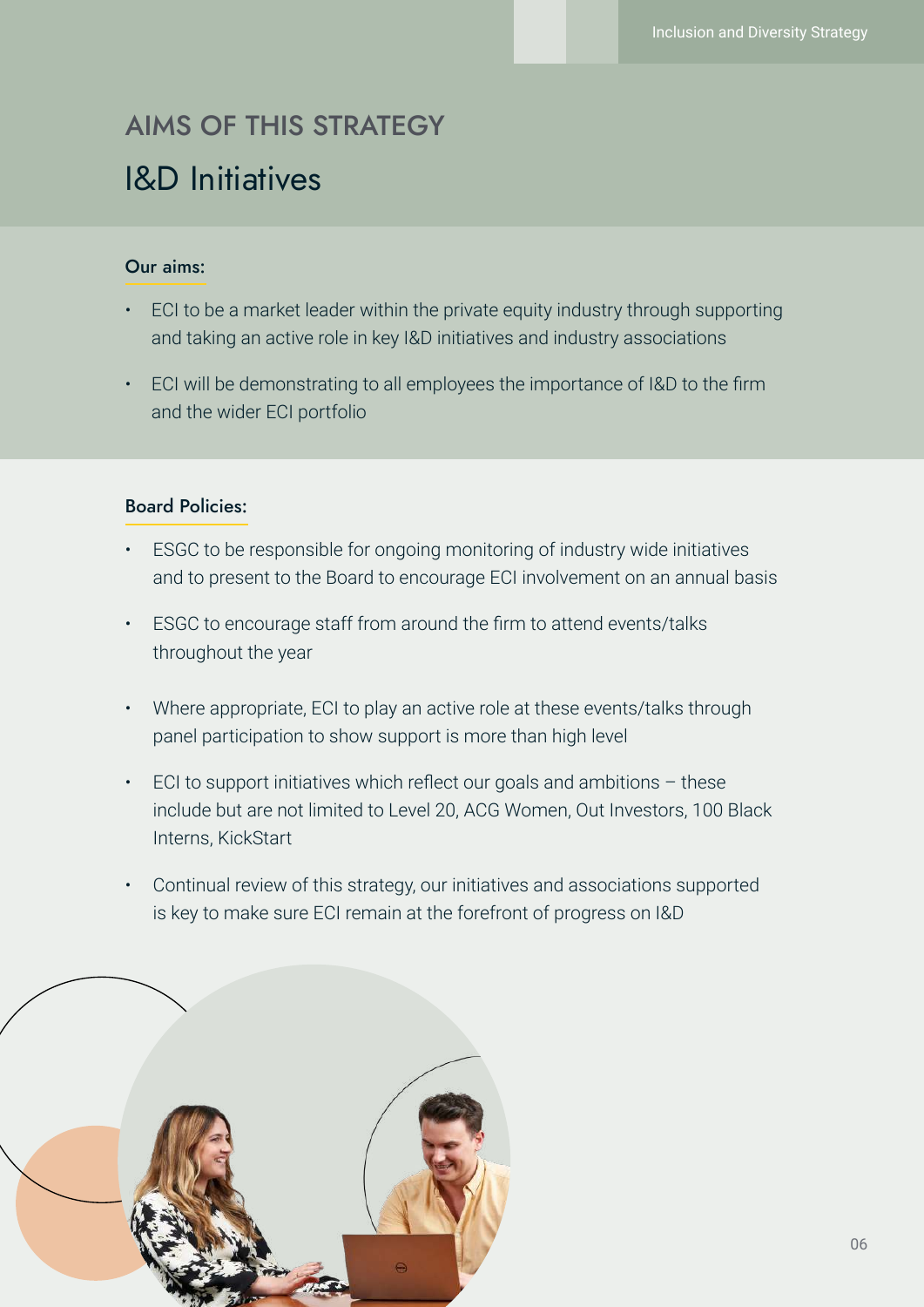### RESPONSIBILITIES OF STAFF

It is the responsibility of all staff to ensure they follow the terms set out in this document.



#### THIS INCLUDES:

- Ensuring you have read and understood ECI's approach to I&D;
- Acting in accordance with ECI's I&D strategy at all times;
- Encouraging and reminding those around you to uphold and live by the principles of this policy and call out any breaches that may occur;
- Be considerate of how your behaviour may impact others and understand that behaviour that was historically acceptable may no longer be so;
- Speaking up and escalating behaviour, which is not in accordance with this policy, even if it feels difficult to do so; and
- Being open and understanding of the views of others if they have reason to raise that your behaviour has been negatively received by them

To enable the above, ECI commits to ensuring there is a member of staff who you can access to raise issues with where you think there has been a breach of this policy. You have the right to confidentiality and the right not to be victimised because of calling out behaviour which does not adhere to this policy.

If you feel the need to escalate any issue there is a two-step process of escalation. You could initially discuss with your line reviewer. If for any reason you felt uncomfortable speaking with your direct line reviewer then it should be raised directly with the Human Resources Chair on the ECI board who takes overall responsibility for all ECI HR matters and welfare. (In the event that your line reviewer is also the HRC Chair please escalate this with another Managing Partner).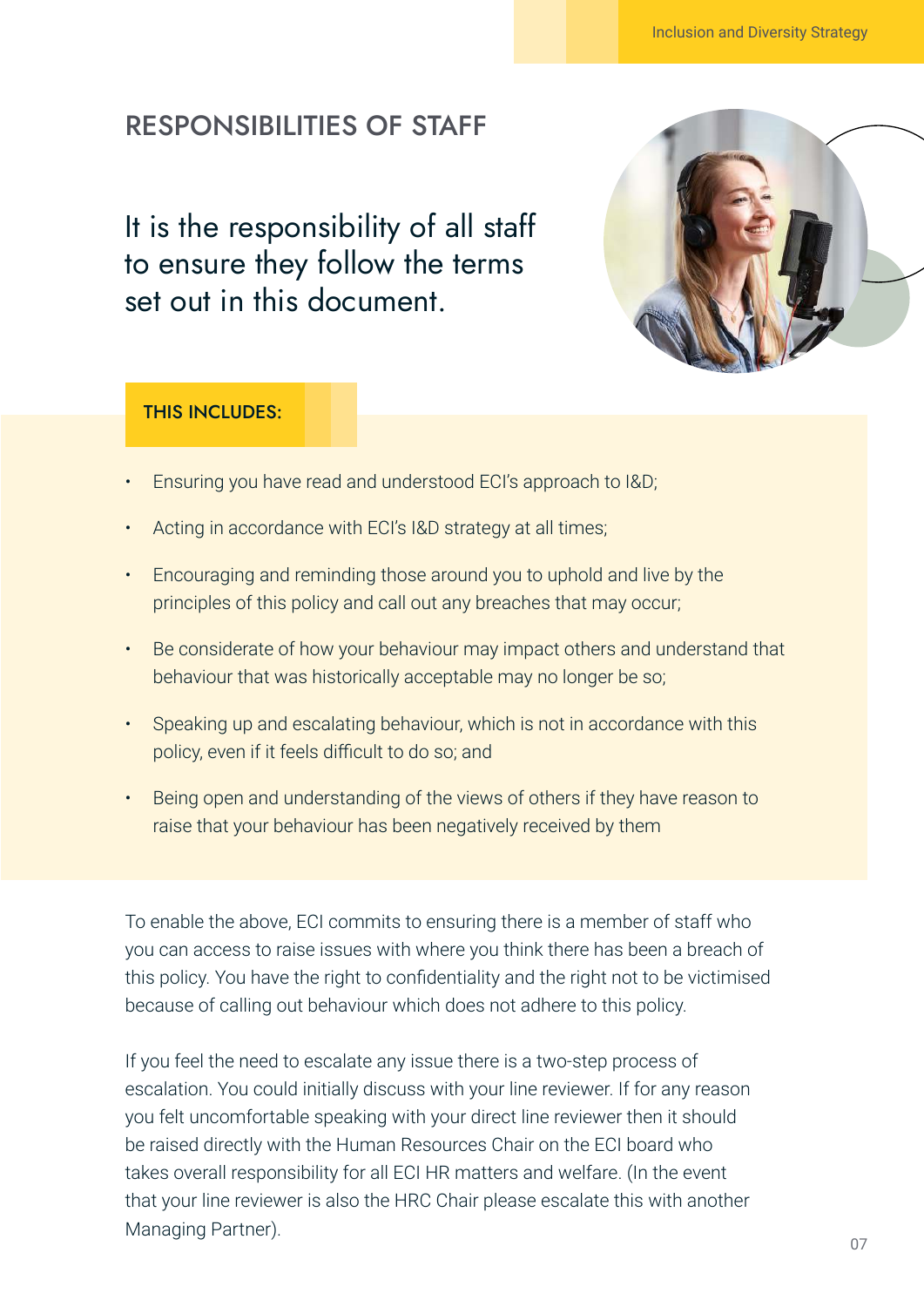### BOARD LEAD FOR I&D

### The HRC Chair will have oversight and continue to support progress on I&D within the business.



### KEY RESPONSIBILITIES INCLUDE:

- Monitoring compliance with the I&D policy
- Taking the lead in promoting I&D within the business
- Undertaking external training and development to ensure they are familiar with the latest developments within I&D